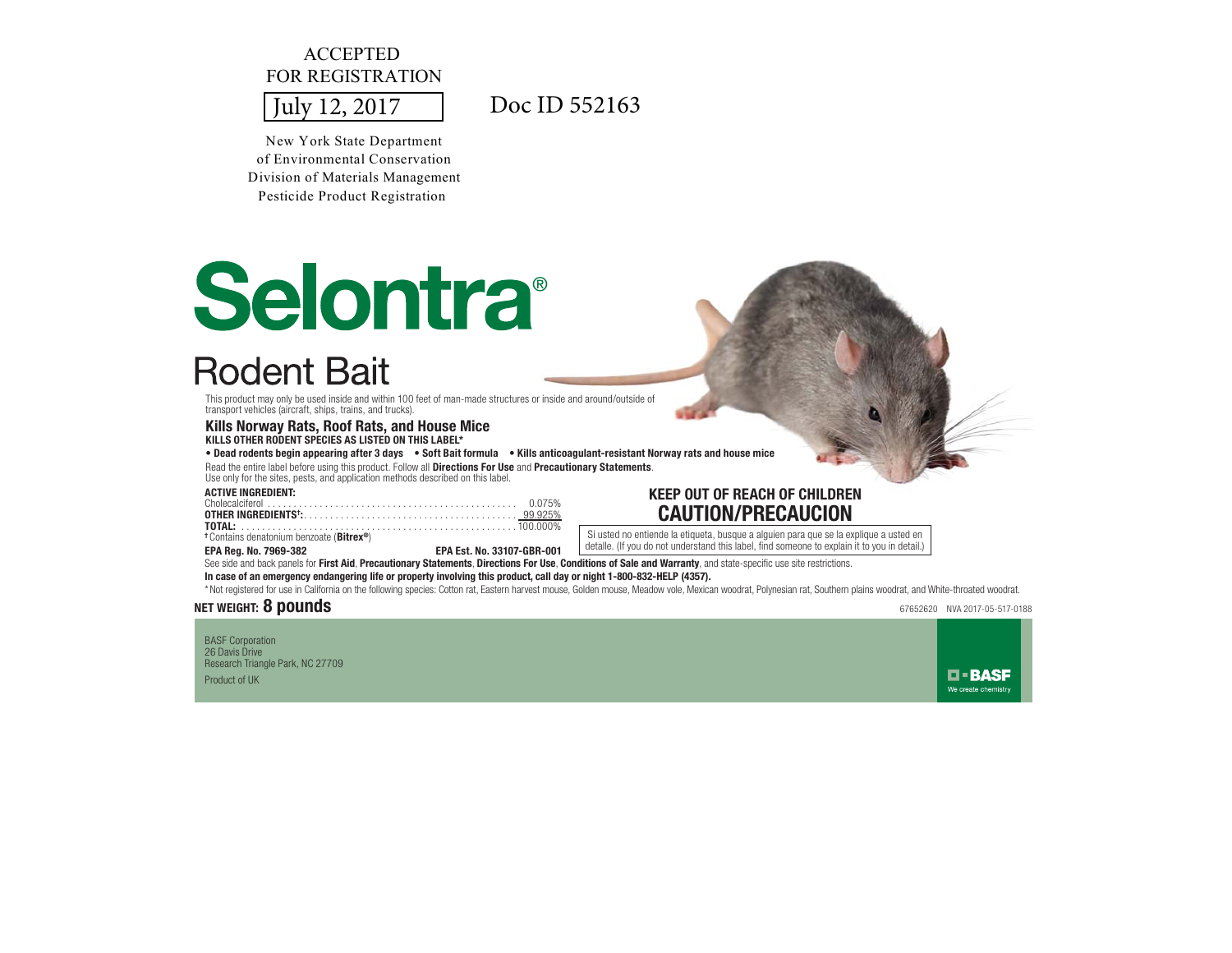|              | <b>FIRST AID</b>                                                                                                                                                                                                                                                                |
|--------------|---------------------------------------------------------------------------------------------------------------------------------------------------------------------------------------------------------------------------------------------------------------------------------|
| If swallowed | • Call a poison control center or doctor immediately for treatment advice.<br>• Have person sip a glass of water if able to swallow.<br>. DO NOT induce vomiting unless told to do so by a poison control center or doctor.<br>• DO NOT give anything to an unconscious person. |
| If in eyes   | . Hold eye open and rinse slowly and gently with water for 15 to 20 minutes.<br>. Remove contact lenses, if present, after the first 5 minutes; then continue rinsing.<br>• Call a poison control center or doctor for treatment advice.                                        |
| If on skin   | • Take off contaminated clothing.<br>. Rinse skin immediately with plenty of water for 15 to 20 minutes.<br>• Call a poison control center or doctor for treatment advice.                                                                                                      |

**Note to Physician:** Cholecalciferol causes hypercalcemia. Treat symptomatically. Treatment would include a low calcium diet, a high salt and fluid intake, and avoidance of exposure to sunlight. Monitoring serum calcium levels may aid treatment.<br>Cortisone has been used successfully in some cases (reference, AMA Drug Evaluations, Third Editi pp. 248-251).

**Treatment for Pet or Non-target Animal Poisoning:** Call veterinarian immediately if a pet or other non-target animal consumes this product.

**Note to Veterinarians:** Calcium Mobilizer Cholecalciferol: For animals ingesting bait, induce vomiting by using hydrogen peroxide or administration of activated charcoal with a cathartic. If clinical signs develop, treatment consisting of saline diuresis combined with the use of furosemide, corticosteroids, and phosphate binders are recommended. Calcitonin or pamidronate may be needed for animals that remain hypercalcemic despite symptomatic treatments.

#### **HOTLINE NUMBER**

Have the product container or label with you when calling a poison control center or doctor or going for treatment. You may also contact BASF Corporation for emergency medical treatment information: 1-800-832-HELP (4357).

#### **Precautionary Statements**

#### **Personal Protective Equipment (PPE)**

Applicators and other handlers must wear the following: socks, shoes, and gloves. **NOTE:** Any person who retrieves rodent carcasses or unused

bait following application of this product must wear gloves.

 **CAUTION.** Harmful if swallowed or absorbed through skin. Keep away from children, domestic animals, and pets. Keep away from food, drink, and animal feedstuffs. Wash thoroughly with soap and water after handling and before eating, drinking, chewing gum, using tobacco or using the toilet.

**Hazards to Humans and Domestic** 

**Animals**

## **User Safety Requirements**

Follow the manufacturer's instructions for cleaning and maintaining PPE. If no such instructions for washables exist, use detergent and hot water. Keep and wash PPE separately from other laundry.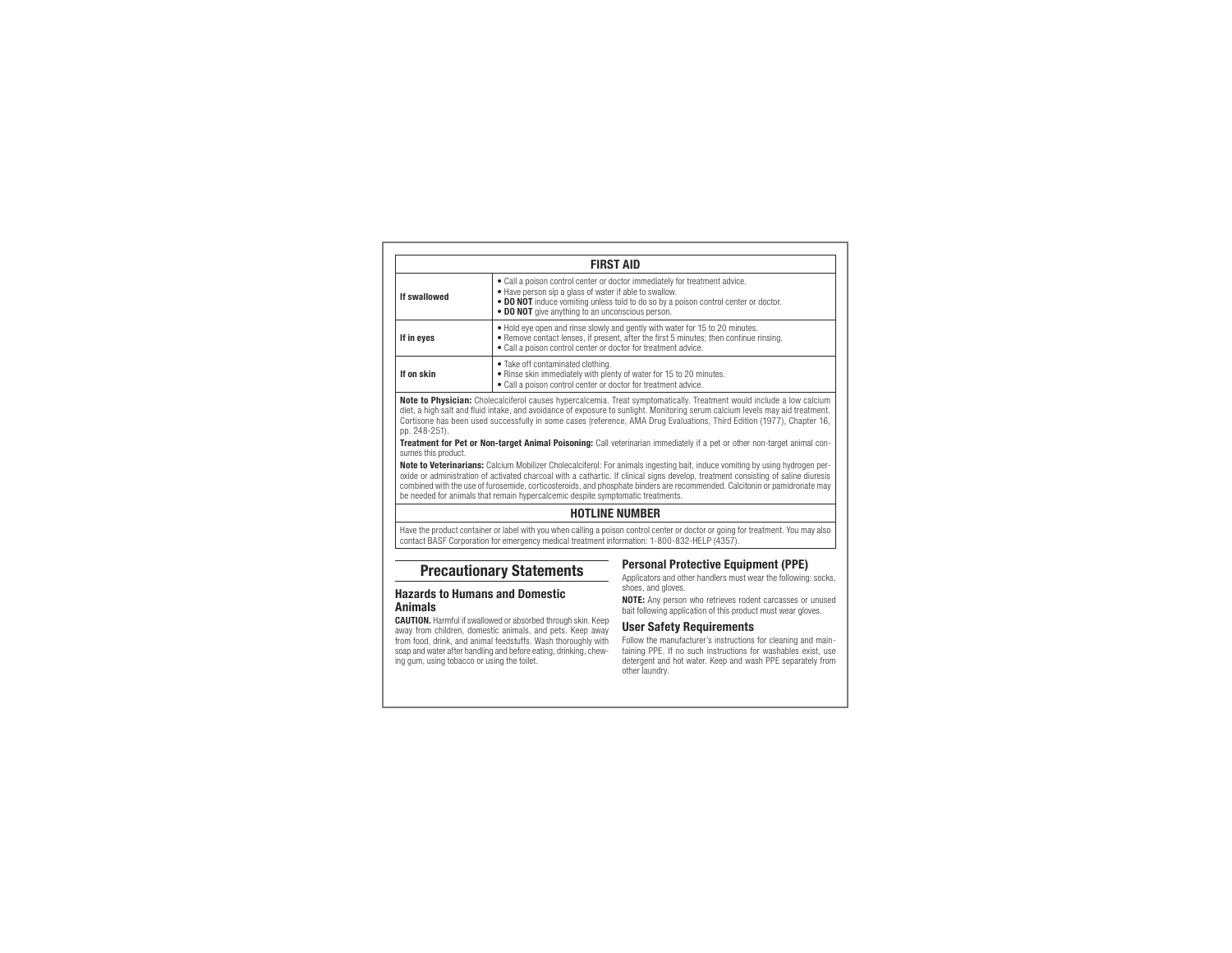#### **USER SAFETY RECOMMENDATIONS**

#### **Users should:**

 • Wash hands before eating, drinking, chewing gum, using tobacco, or using the toilet. **Remove clothing/PPE immediately if nesticide nets** 

inside. Then wash thoroughly and put on clean clothing. • Remove PPE immediately after handling this product. Wash the outside of gloves before removing them. As soon as possible, wash thoroughly and change into clean clothing.

#### **Environmental Hazards**

 This product is toxic to fish, birds, and other wildlife. Dogs and other predatory and scavenging mammals and birds might be poisoned if they feed upon rodents or other animals that have eaten this bait.

**DO NOT** apply this product directly to water, to areas where surface water is present, or to intertidal areas below the mean high water mark.

#### **Directions For Use**

It is a violation of federal law to use this product in a manner inconsistent with its labeling.

DO NOT expose children, pets, or non-target animals to rodenticides. To help prevent accidents:

- 1. Store unused product in original container out of reach of children and pets.
- 2. **DO NOT** eat, drink, or smoke while using this product. 3. Make applications in areas out of the reach of children
- pets, domestic animals, and non-target wildlife, or place bait in tamper-resistant bait stations. Stations must be resistant to destruction by dogs and by children under six years of age and must be used in a manner that prevents such children from reaching into bait compartments and obtaining bait. If bait can be shaken from bait stations when lifted, units must be secured or otherwise immobilized. Stronger bait stations are needed in areas open to hoofed livestock, raccoons, bears, or other potentially destructive animals, or in areas prone to vandalism.

4. Dispose of product container and unused, spoiled, or unconsumed bait as specified on this label.

**Bait stations are mandatory for outdoor, aboveground use. Tamper-resistant bait stations must be used wherever children, pets, non-target mammals, or birds may have access to the bait placement location.**

#### **Use Restrictions**

#### **All species not registered for use in California. See footnote for details.**

This product may only be used to control the following pests: House mouse (Mus musculus), Norway rat (Rattus norvegicus), and Roof rat (Rattus rattus). Cotton rats\* (Sigmodon spp.), Eastern harvest mouse\* (Reithrodontomys humuli), Golden mouse\* (Ochrotomys nuttalli), Meadow vole\* *(Microtus pennsylvanicus)*. Mexican woodrat\* (Neotoma mexicana), Polynesian rat\* (Rattus exulans), Southern plains woodrat<sup>\*</sup> (Neotoma micropus), and Whitethroated woodrat\* (Neotoma albigula).

This product may only be used inside and within 100 feet of man-made structures or inside and around/outside of transport vehicles (aircraft, ships, trains, and trucks). Examples:

- In and around homes and other permanent or tempo-
- rary residences, industrial and commercial buildings, and similar man-made structures; • In and around agricultural buildings, including but not
- limited to swine, poultry, cattle, equine and dairy facilities; warehouses; food storage areas and food processing facilities;
- In and around docks and port or terminal buildings, public buildings, trash receptacles, transport vehicles (aircraft, ships, trains, and trucks), and alleys.
- **DO NOT** use this product in sewers.
- DO NOT broadcast bait.
- **DO NOT** place bait near or inside ventilation duct openings. DO NOT contaminate water, food, feed, food- or feed-
- handling equipment, milk- or meat-handling equipment, or surfaces that come into direct contact with food.
- DO NOT sell this product in individual containers holding less than 4 pounds of bait. It is illegal to sell soft baits individually.

\* Not registered for use in California on the following species: Cotton rat, Eastern harvest mouse, Golden mouse, Meadow vole, Mexican woodrat, Polynesian rat, Southern plains woodrat, and White-throated woodrat.

#### **Application Instructions**

**Selection of Treatment Areas:** Determine areas where rats, mice, or meadow voles\* will most likely find and consume the bait. These areas typically are along walls, near gnawed openings or burrows, in corners and concealed places, and in other locations where signs of rats, mice, or meadow voles\* have been observed. Protect bait from rain and snow. Remove as many alternative food sources as possible to limit competition with the bait.

#### **Baiting:**

- **House Mice:** Use one wrapped soft bait per placement. Space placements at intervals of 8 to 12 feet in infested areas. Up to 2 soft baits may be used at points of very high house mouse activity. Maintain an uninterrupted supply of fresh bait for at least 15 days or until there no longer are fresh signs that house mice are feeding on the bait.
- **Norway Rats and Roof Rats:** Use 2 to 8 wrapped soft 30 feet in infested areas. Maintain an uninterrupted supply of fresh bait for at least 7 days or until there no longer are fresh signs that Norway rats or roof rats are feeding on the bait.
- **Eastern harvest mice\*, Golden mice\*, and Meadow voles\*:** Follow instructions for house mice.

• **Cotton rats\*, Mexican woodrats\*, Polynesian rats\*, Southern plains woodrats\*, and White-throated woodrats\*:** Follow instructions for Norway rats and roof rats.

**Follow-up:** After initial bait placement, ensure an uninterrupted supply of bait is available for 15 days for mice or meadow voles\* and 7 days for rats. Replace contaminated or spoiled bait immediately. If bait has been completely removed, replenish placements with 1 or 2 soft baits for mice or meadow voles<sup>\*</sup> and 4 to 8 soft baits for rats. Wearing water proof gloves, collect and dispose of all visible dead rodents and left over bait. Where a continuous source of infestation is present, establish permanent bait stations and monitor them regularly. To discourage infestation, limit sources of food, water, and harborage as much as possible.

\* Not registered for use in California on the following species: Cotton rat, Eastern harvest mouse, Golden mouse, Meadow vole, Mexican woodrat, Polynesian rat, Southern plains woodrat, and White-throated woodrat.

#### **STORAGE AND DISPOSAL**

**DO NOT** contaminate water, food, or feed by storage or disposal.

#### **Pesticide Storage**

Store only in original container in a cool, dry place inaccessible to children and pets and away from items with an odor that might negatively impact the palatability of the bait. Keep container closed and away from other chemicals.

#### **Pesticide Disposal**

Wastes resulting from the use of this product may be placed in trash or delivered to an approved waste disposal facility. If these wastes cannot be disposed of according to label instructions, contact your State Pesticide or Environmental Control Agency, or the Hazardous Waste representatives at the nearest EPA Regional Office for guidance.

**Container Handling**<br>Non-refillable container. DO NOT reuse or refill **this container.** Offer container for recycling, if available, or reconditioning, if appropriate; or puncture and dispose of container in a sanitary landfill, or by incineration, or by other procedures approved by State and local authorities. DO NOT burn container unless allowed by State and local ordinances.

#### **In Case of Emergency**

In case of large-scale spill of this product, call: • CHEMTREC 1-800-424-9300• BASF Corporation 1-800-832-HELP (4357)

In case of medical emergency regarding this product, call:

• Your local doctor for immediate treatment• Your local poison control center (hospital)

- BASF Corporation 1-800-832-HELP (4357)
-